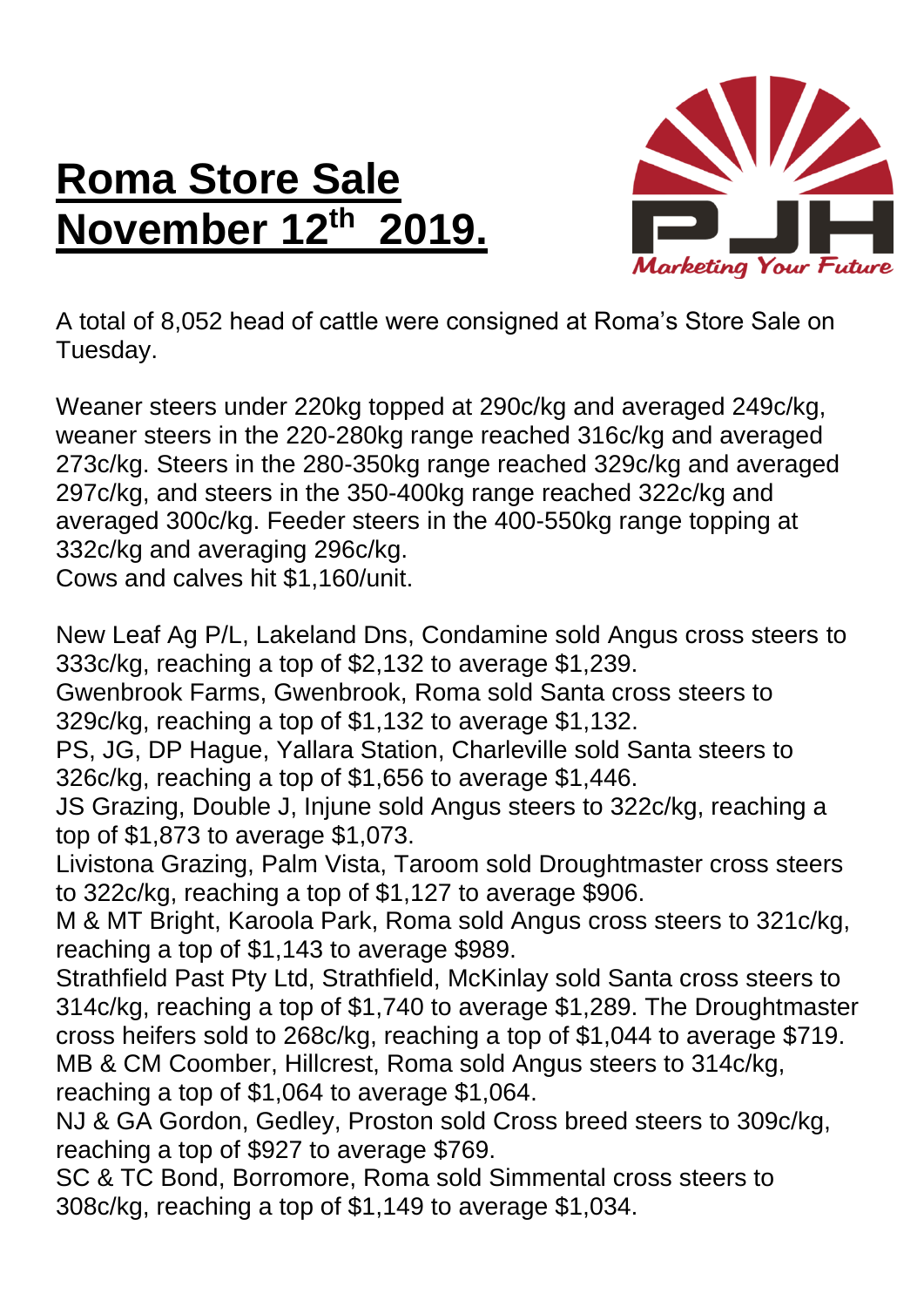Ian Brumpton Holdings Pty Ltd, Oaklands, Roma sold Angus steers to 304c/kg, reaching a top of \$961 to average \$804. The Angus cross heifers sold to 268c/kg, reaching a top of \$829 to average \$730. NA & S Gordon, Gedley, Boondooma sold Santa steers to 304c/kg, reaching a top of \$925 to average \$828.

Heifers under 220kg topped at 236c/kg and averaged 187c/kg, while heifers in the 220-280kg range topped at 268c/kg and averaged 230c/kg. Heifers in the 280-350kg range topped at 292c/kg, averaging 254c/kg. Heifers in the 350-450kg range topped at 299c/kg, averaging 273c/kg.

Reynella Grazing Co, Reynella, Charleville sold Simmental heifers to 294c/kg, reaching a top of \$1,228 to average \$1,061.

Jessikah Brand, Glen Olive, Injune sold Angus cross heifers to 270c/kg, reaching a top of \$892 to average \$892.

J & D Brand, Glenolve, Roma sold Santa heifers to 270c/kg, reaching a top of \$853 to average \$847.

F & M Taylor, Lying Downs, Injune sold Charolais cross heifers to 248c/kg, reaching a top of \$765 to average \$711.

Cows in the 300-400kg range reached 260c/kg and averaged 193c/kg, while cows in the 400kg-500kg range reached 282c/kg and averaged 236c/kg. Cows over 500kg topped at 285c/kg, averaging 261c/kg.

Gladys Downs Pastoral Co Pty Ltd, Gladys Downs, Augathella sold Santa cross cows to 285c/kg, reaching a top of \$1,758 to average \$1,560. W W K Prow, Monamby, Cooladdi sold Brahman cows to 284c/kg, reaching a top of \$1,638 to average \$1,367.

Wellesley Pastoral Co, Wellesley, Surat sold Euro cross cows to 280c/kg, reaching a top of \$1,502 to average \$1,177.

TN & SD Pukallus, Warrabinda, Roma sold Cross breed cows to 271c/kg, reaching a top of \$1,370 to average \$1,269.

JW Blackburn, Mt Bindango, Roma sold Brahman cross cows and calves to \$1,160, averaging \$1,160.

> *PJH sell 7 th position next week. Please be aware that all cattle being sold must be accompanied by a National Cattle Health Declaration as well as N*